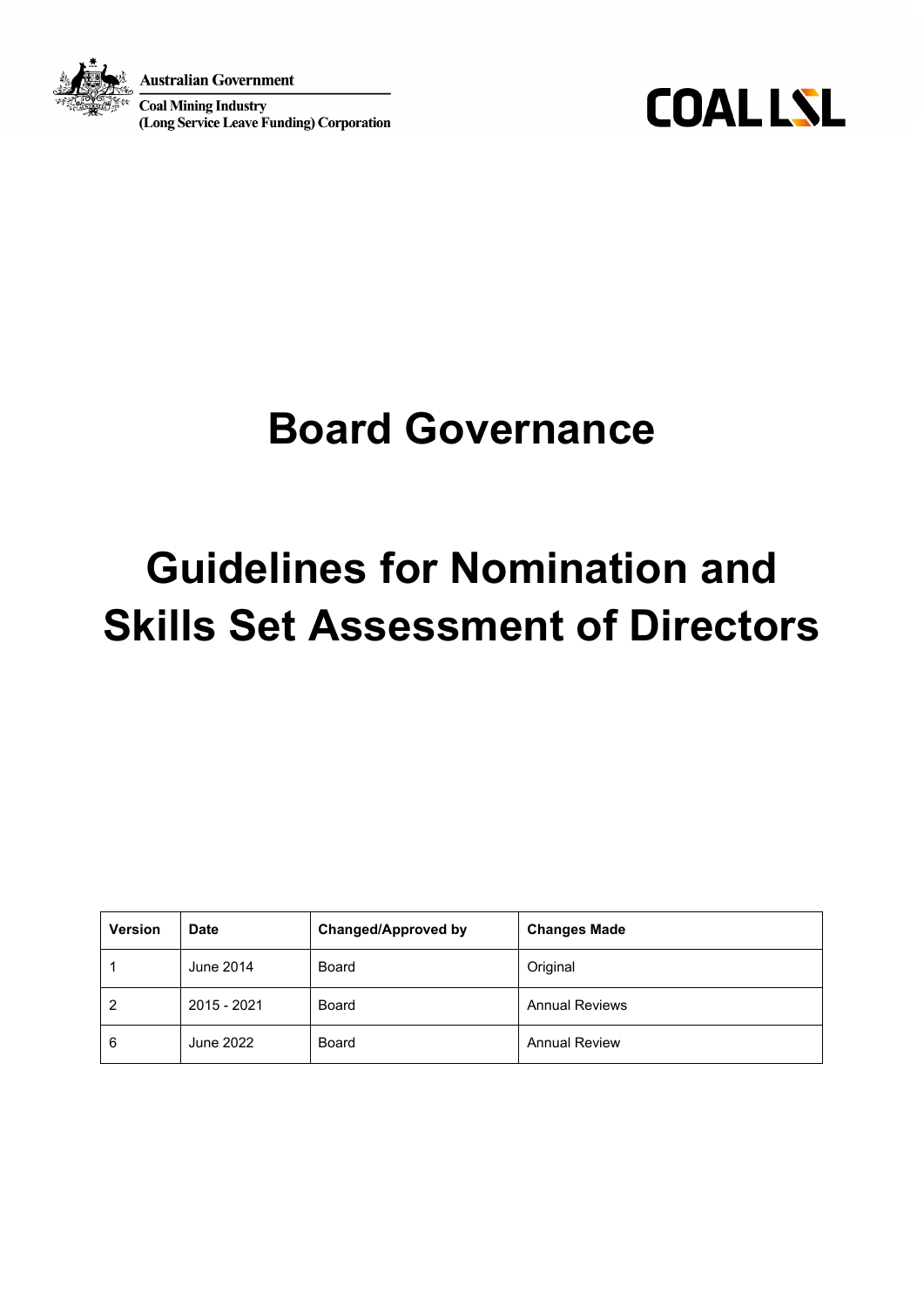

### **TABLE OF CONTENTS**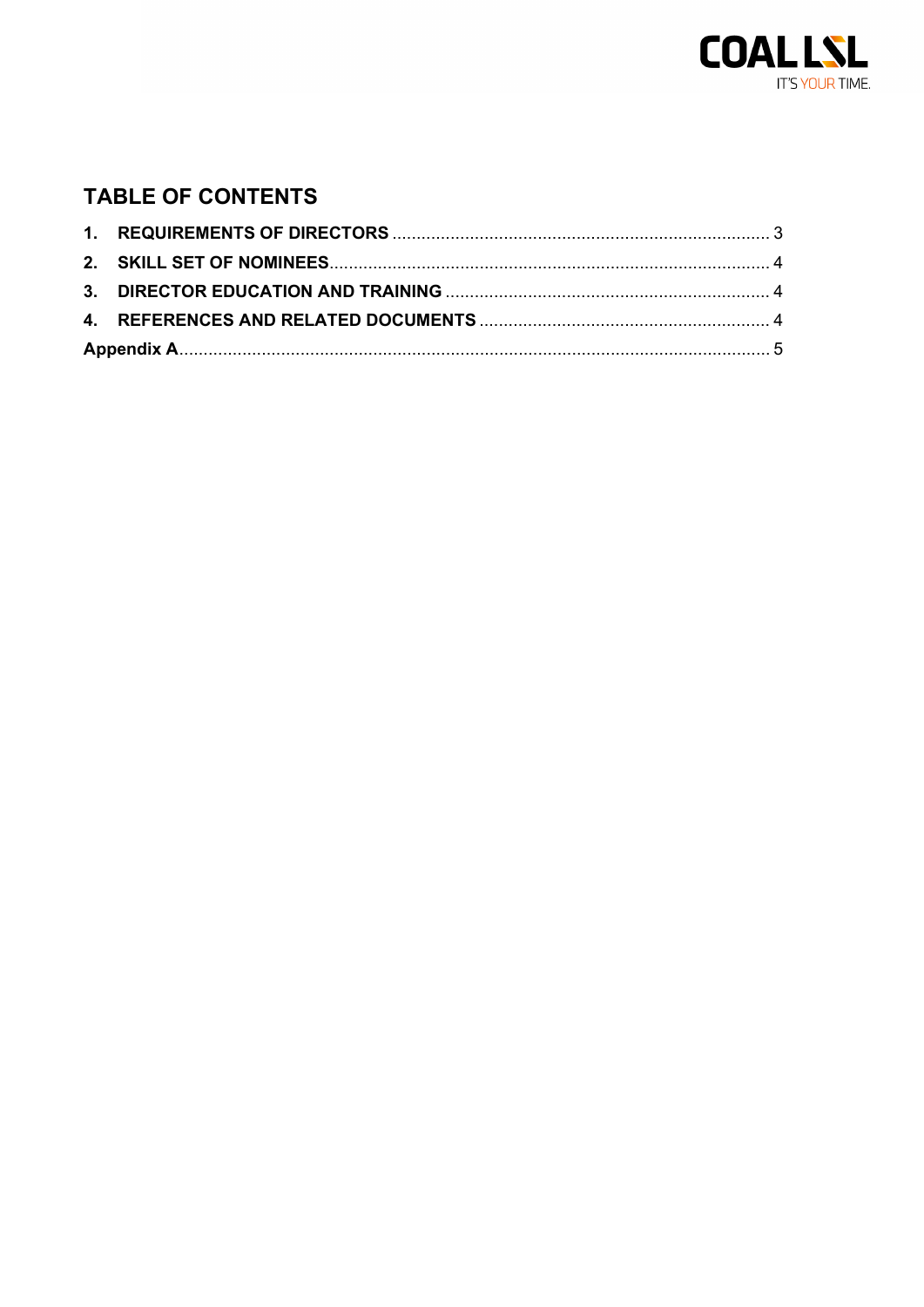

## <span id="page-2-0"></span>**1. REQUIREMENTS OF DIRECTORS**

The role of a Director of Coal LSL is a demanding one, calling on a commitment to independence, integrity, continuing education, adequate preparation and time availability.

The general conduct of Directors is subject to the provisions of the Public Governance, Performance and Accountability Act 2013 (PGPA Act), fiduciary duties under common law and equity.

The Board has ultimate responsibility for Coal LSL's performance and are fully accountable for this to the Responsible Minister.

Coal LSL is required to manage the affairs for which it was created having regard to good corporate governance, financial acumen, risk management and independence.

#### **1.1 Capacity to take an organisation-wide perspective**

Directors are required to see situations from the organisation-wide perspective.

Each Director should step into Coal LSL shoes and contribute constructively to the overall management of the organisation. This will mean shaping the development of the organisation's policies, helping to establish organisation-wide priorities or improving processes such as strategic planning, management reporting, budget setting and performance review.

#### **1.2 Think strategically**

Directors are required to think at a strategic level.

It requires the ability to stand back from practical details and take a longer-term and more conceptual view of the organisation and its environment.

#### **1.3 Understand the external environment**

Directors are required to be very aware of the changing social, political and technical environment around their organisation and the black coal mining industry.

Changes in social policy, government policy and of industry policy are important issues for Directors.

#### **1.4 Hold management accountable**

Directors need to have the capacity to hold management accountable for their work, to review outcomes closely and to use them to hold management accountable for performance in a regular and systematic way.

#### **1.5 Act with integrity**

A Director needs to act in the best interests of Coal LSL.

Coal LSL request that nominating bodies consider the above criteria for nominating Directors to the Board of Coal LSL, and to put forward nominees who can demonstrate some, or all, of the following:

- complimentary qualifications or experience;
- exhibited behaviour that indicates he or she is committed to the highest ethical standards;
- experience at the policy-making level;
- ability to work constructively with the Chief Executive Officer and other members of the Board;
- capacity to evaluate strategy and reach sound conclusions;
- availability of time to do justice to duties as a Director and willingness to devote the time required; and
- ability to take into account and balance the legitimate interests of all our stakeholders in reaching decisions.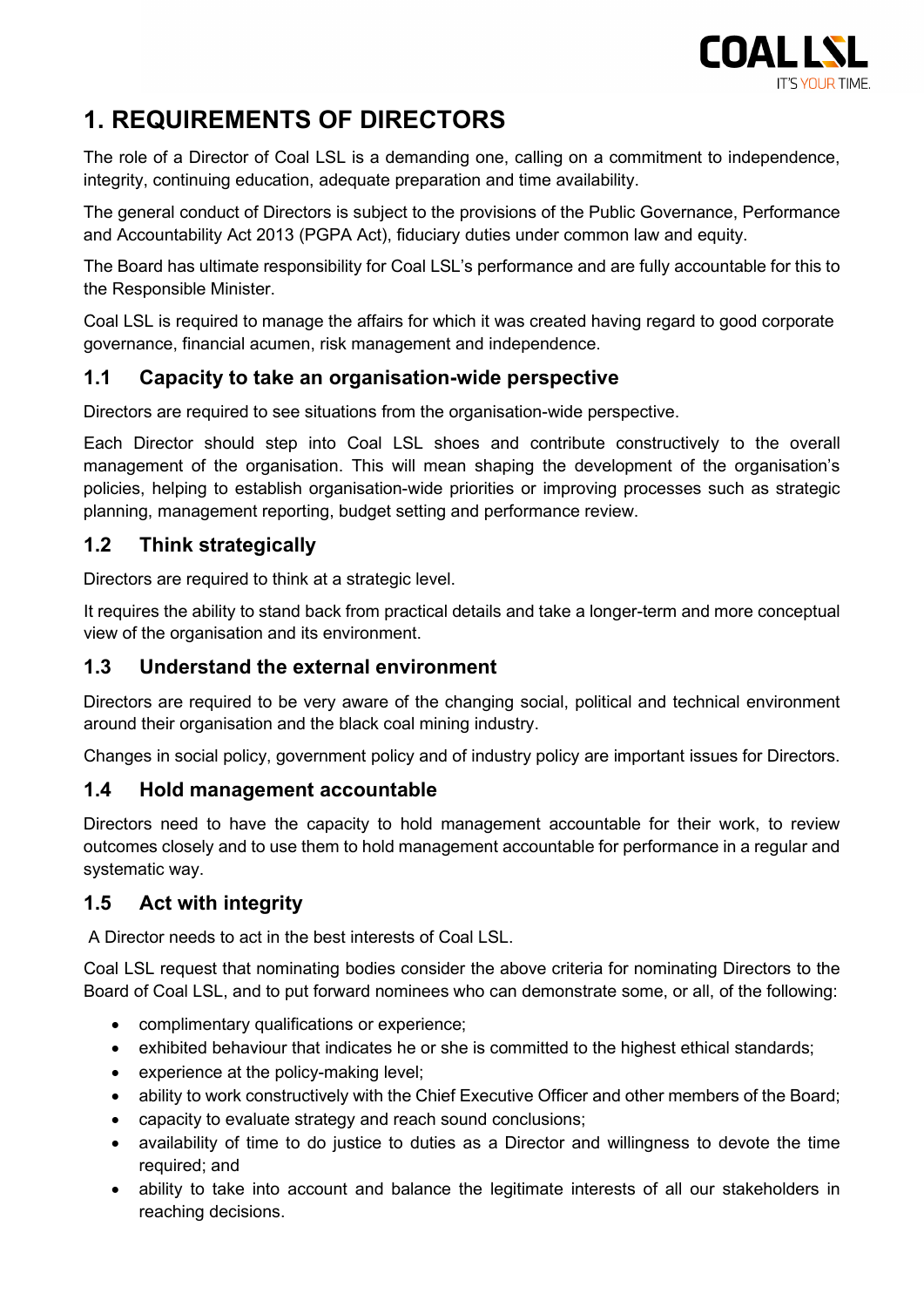

#### <span id="page-3-0"></span>**2. SKILL SET OF NOMINEES**

Experience, knowledge and skills in the following areas are required to meet the objectives of Coal LSL:

- Black Coal Mining Industry;
- Government / public sector;
- Strategy;
- Investments;
- People and culture;
- Technical expertise (Finance, Regulatory/Legal, Information Technology, Governance)

#### <span id="page-3-1"></span>**3. DIRECTOR EDUCATION AND TRAINING**

Coal LSL recognises that all the qualities and skill sets set out in this document may not be possessed by persons nominated to the Board. Accordingly, Coal LSL invests in Director education and training to support Directors in fulfilling their statutory obligations.

On initial appointment, Directors are encouraged to complete the Australian Institute of Company Directors program.

On request, a training and development plan may be created for a Director to assist them in meeting their statutory responsibilities.

|                | TIER COMPETENCY LEVEL                                  | TIMEFRAME                                                                                                                                                                            |
|----------------|--------------------------------------------------------|--------------------------------------------------------------------------------------------------------------------------------------------------------------------------------------|
|                | Broad knowledge and applications of<br>skills.         | All Directors to meet this within 12 months of<br>appointment.                                                                                                                       |
| $\overline{2}$ | More in-depth knowledge and<br>applications of skills. | Directors sitting on Committees are expected to<br>meet this tier within 12-18 months of joining a<br>committee.                                                                     |
| 3              | Detailed knowledge and application of<br>skills.       | If a Director or independent advisor is in the role<br>of Chairperson, they should demonstrate the skill<br>sets for Tier Three, or have a development plan<br>to work towards them. |

Each skill set is comprised of three tiers:

Training or knowledge base information is provided at [Appendix A](#page-4-0) as a guide.

#### <span id="page-3-2"></span>**4. REFERENCES AND RELATED DOCUMENTS**

- Coal Mining Industry (Long Service Leave) Administration Act 1992
- Public Governance, Performance and Accountability Act 2013 (PGPA Act) and the Public Governance, Performance and Accountability Rule 2014 (PGPA Rule)
- Coal LSL Board Charter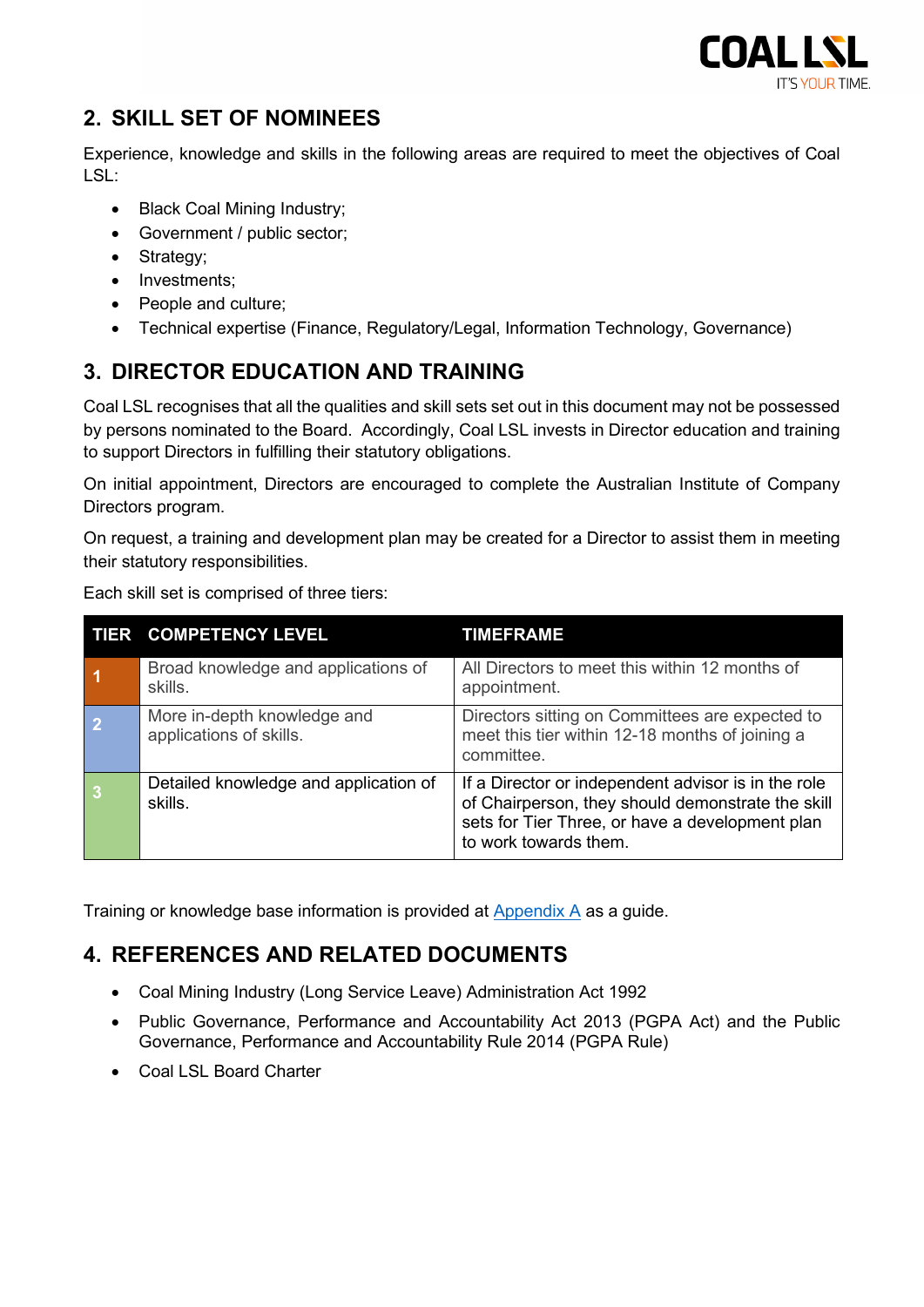

## **Appendix A**

<span id="page-4-0"></span>

|                                           | <b>INVESTMENTS</b>                                                                                                                                                                  |                                                                                                                                                                                                                                                                                                                                                                                                           |  |  |
|-------------------------------------------|-------------------------------------------------------------------------------------------------------------------------------------------------------------------------------------|-----------------------------------------------------------------------------------------------------------------------------------------------------------------------------------------------------------------------------------------------------------------------------------------------------------------------------------------------------------------------------------------------------------|--|--|
|                                           | <b>Skill Sets</b>                                                                                                                                                                   | Training (T) / Knowledge Base                                                                                                                                                                                                                                                                                                                                                                             |  |  |
| <b>CTORS</b><br><b>DIRE</b><br><b>ALL</b> | Investment principles<br>Asset classes<br>Strategic Asset Allocation (SAA) process<br><b>Investment Governance Framework</b>                                                        | Induction session with Investment Team (T)<br>$\blacksquare$<br>Obtain a good understanding of the Investment Governance Framework including:<br>٠<br>delegations<br>$\circ$<br>the TARP;<br>$\circ$<br>the SAA for Coal LSL;<br>$\circ$<br>the Investment Beliefs; and<br>$\circ$<br>Coal LSL Environmental, Social and Governance Statement                                                             |  |  |
| <b>BERS</b><br>2. IC MEM                  | Investment processes<br>Investment Strategy development, implementation and risk<br>management<br><b>Strategic Asset Allocation (SAA)</b><br><b>Investment Governance Framework</b> | Investment Committee induction (T)<br>٠<br>Investment Committee attendance, participation and education sessions.<br>٠<br>Obtain a more in-depth understanding of the Investment Governance Framework<br>٠<br>and its policies and procedures.<br>External courses/conference (T):<br>$\blacksquare$<br><b>CIE Basic Investment Courses.</b><br>$\Omega$<br>Other specific investment courses.<br>$\circ$ |  |  |
|                                           | Detailed knowledge of the above items<br>Understanding of macro and micro economic factors and their impact<br>on investment markets                                                | Relevant work experience in investment related or economic field.                                                                                                                                                                                                                                                                                                                                         |  |  |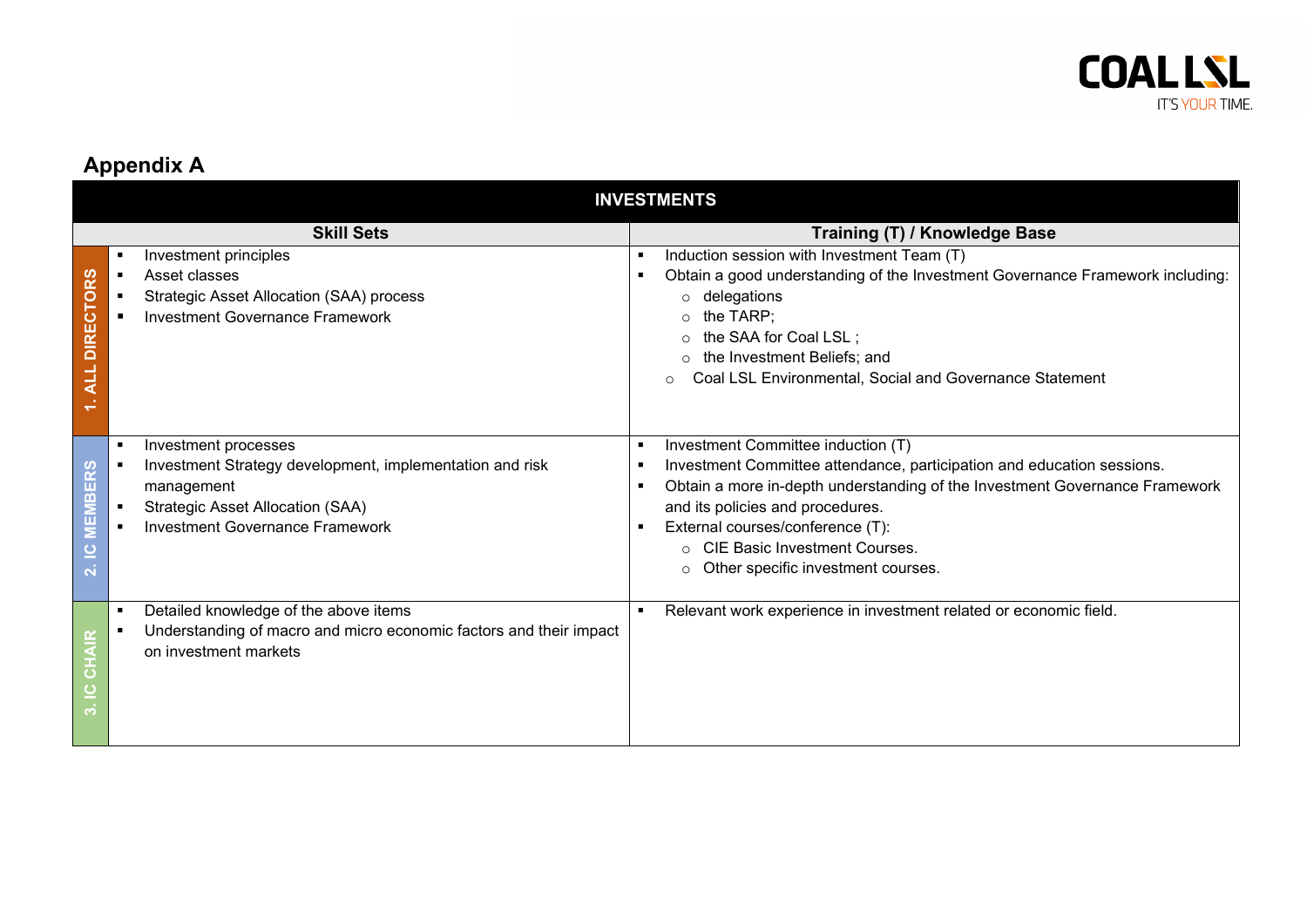

| <b>FINANCE, RISK MANAGEMENT &amp; COMPLIANCE</b>                               |                                                                                                                                                                                                                                                                                                                                                                                                                                                                                                                                                                                                                                                                                                 |                                                                                                                                                                                                                                                                                                                                                                                                                                                                                                                                                                                                                                                                                                              |  |
|--------------------------------------------------------------------------------|-------------------------------------------------------------------------------------------------------------------------------------------------------------------------------------------------------------------------------------------------------------------------------------------------------------------------------------------------------------------------------------------------------------------------------------------------------------------------------------------------------------------------------------------------------------------------------------------------------------------------------------------------------------------------------------------------|--------------------------------------------------------------------------------------------------------------------------------------------------------------------------------------------------------------------------------------------------------------------------------------------------------------------------------------------------------------------------------------------------------------------------------------------------------------------------------------------------------------------------------------------------------------------------------------------------------------------------------------------------------------------------------------------------------------|--|
|                                                                                | <b>Skill Sets</b>                                                                                                                                                                                                                                                                                                                                                                                                                                                                                                                                                                                                                                                                               | Training (T) / Knowledge Base                                                                                                                                                                                                                                                                                                                                                                                                                                                                                                                                                                                                                                                                                |  |
| <b>DIRECTORS</b><br>$1.$ ALL                                                   | <b>Financial statements</b><br>Financial and non-financial performance metrics<br>$\blacksquare$<br>The role of external audit as part of an assurance framework.<br>$\blacksquare$<br>Effective implementation of the obligations set out in the PGPA Act<br>$\blacksquare$<br>Understanding of the management of fraud, complaints, compliance and<br>conflicts of interest<br>Coal LSL's Risk Management Framework<br>$\blacksquare$<br>The role of internal audit as part of an assurance framework<br><b>Budgeting process</b>                                                                                                                                                             | Induction sessions with Coal LSL Executive, Finance and Governance<br>$teams(T)$ .<br>Obtain a good understanding of the Risk Management Framework and<br>policies and procedures relating to finance and accounting; Coal LSL<br>Financial Statements and External Audit reports; and Responses to<br>external audit findings.<br>Obtain a good understanding of Coal LSL's: Governance Policy and<br>Conflicts Management Framework; Risk Management Framework;<br>Business Continuity Management Policy; Fraud and Corruption Policy;<br><b>Complaints Handling Policy.</b><br>Board attendance, participation and education sessions.<br>Training and courses on understanding financial statements (T). |  |
| EMBERS<br>Ξ<br><b>ARCC</b><br>$\overline{\mathbf{N}}$                          | Financial Statements applicable to corporate Commonwealth entities<br>(CCE's) and management of applicable associated risks<br>Budget compilation, assumptions, performance metrics<br>External audit scope and audit reporting<br>Key governance and risk management frameworks and policies<br>Fraud risk awareness, oversight and management<br>Complaints management principles and External Dispute Resolution (EDR)<br>process                                                                                                                                                                                                                                                            | Audit & Risk Committee induction, attendance, participation and<br>education sessions (T).<br>More in-depth understanding of the Risk Management Framework and<br>policies and procedures relating to finance and accounting; Coal LSL<br>Financial Statements and External Audit reports; Business Continuity<br>Management Policy; Complaints Handling Policy and Framework;<br>Assurance map and the role of internal audit, Coal LSL's overall policy<br>framework and the coverage it provides; and the machinery of<br>government<br>External courses/conference: Governance courses, for e.g. Governance<br>Institute of Australia (T).                                                               |  |
| $\propto$<br>로<br>$\overline{\mathbf{o}}$<br><b>RCC</b><br>$\ddot{\mathbf{c}}$ | The financial and accounting implications for CCE's Funds and the risks<br>$\blacksquare$<br>associated with these, including risk mitigation processes; and emerging<br>accounting and financial reporting issues as applicable to Coal LSL<br>The legal, governance and risk management requirements for CCEs and<br>Funds - demonstrate application of this to Coal LSL and stay abreast of<br>proposed changes to these requirements and impacts for Coal LSL<br>Risk management principles and the key elements and operation of Coal<br>LSL's Risk Management Framework<br>Awareness of emerging issues in the external environment that may give<br>rise to issues or risks for Coal LSL | CPA/CA Qualified; or<br>Experience in the provision of financial services such as accounting, tax,<br>audit/assurance and financial advice; or<br>Experience as a member of other Audit, Risk Management and<br><b>Compliance Committees</b>                                                                                                                                                                                                                                                                                                                                                                                                                                                                 |  |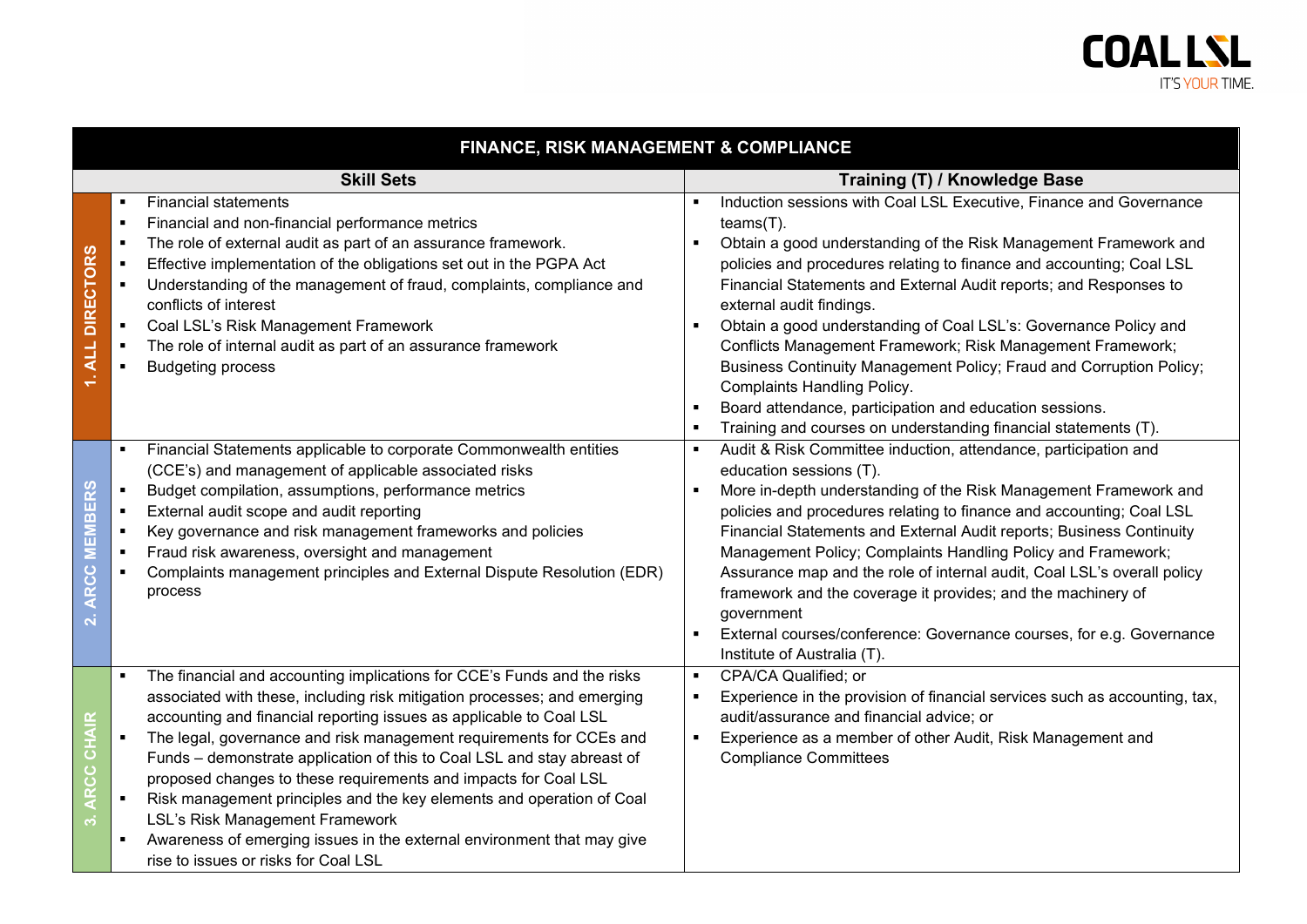|                                               | <b>OPERATIONS</b>                                                                                                                                                                                                                                                                                                                                                                                                                                                                                                                                                                                                                                                                                                                                                   |                                                                                                                                                                                                                                                                                                                                                                                                                                                                                                                                                                                                                  |  |
|-----------------------------------------------|---------------------------------------------------------------------------------------------------------------------------------------------------------------------------------------------------------------------------------------------------------------------------------------------------------------------------------------------------------------------------------------------------------------------------------------------------------------------------------------------------------------------------------------------------------------------------------------------------------------------------------------------------------------------------------------------------------------------------------------------------------------------|------------------------------------------------------------------------------------------------------------------------------------------------------------------------------------------------------------------------------------------------------------------------------------------------------------------------------------------------------------------------------------------------------------------------------------------------------------------------------------------------------------------------------------------------------------------------------------------------------------------|--|
|                                               | <b>Skill Sets</b>                                                                                                                                                                                                                                                                                                                                                                                                                                                                                                                                                                                                                                                                                                                                                   | Training (T) / Knowledge Base                                                                                                                                                                                                                                                                                                                                                                                                                                                                                                                                                                                    |  |
| <b>DIRECTORS</b><br><b>ALL</b>                | The framework for developing the strategic direction of Coal LSL and the<br>business planning process<br>Coal LSL's Operational Framework, the Fund's services and the key<br>elements of the compliance program and eligibility criteria in relation to<br>employees<br>Coal LSL's stakeholder group, and engagement plan<br>Coal LSL brand, its attributes and value proposition to all stakeholders.<br>The Fund's legislation, definition of an eligible employee and the application<br>of the legislation in regard to industry employers<br>Coal LSL's technology policies, infrastructure, digital transformation<br>initiatives and information management strategy<br>The role of a regulator<br>Statutory Compliance (PGPA, WHS and other legislations). | Induction session with the Chair of the Board (T);<br>٠<br>Induction session with CEO (T);<br>$\blacksquare$<br>Induction session with Coal LSL Executive team and introduction to key<br>subject matter experts (T);<br>Read and understand Coal LSL Corporate Plan; Ministerial Statements of<br>Expectations and Coal LSL Statement of Intent<br>Attendance at Board strategy days; and Attendance at Board meetings<br>٠<br>Induction on the history of Coal LSL and development of the underlying<br>legislation.<br>Experience in and/or knowledge of operations within the black coal mining<br>industry. |  |
| E<br>$\mathbf{a}$<br>旨<br>ပ<br>$\overline{O}$ | Key elements of the legislation, in particular, eligibility criteria and<br>$\blacksquare$<br>assessment of an eligible employee                                                                                                                                                                                                                                                                                                                                                                                                                                                                                                                                                                                                                                    | Induction session for new members to the Technical Compliance<br>Committee (T)<br>Induction session with Regulatory functions (Regulation & Legal,<br>٠<br>Compliance & Enforcement) (T)                                                                                                                                                                                                                                                                                                                                                                                                                         |  |
| $\bullet$                                     | Detailed knowledge or experience of the above area.<br>$\blacksquare$<br>Transitional provisions, and operational "day-to day" duties of an eligible<br>employee in order to assess eligibility.                                                                                                                                                                                                                                                                                                                                                                                                                                                                                                                                                                    | Experience and/or qualification in either government entities/mining<br>industry/technology management<br>Legal qualifications; or<br>$\blacksquare$<br>Experience in the provision of legal services and advice                                                                                                                                                                                                                                                                                                                                                                                                 |  |